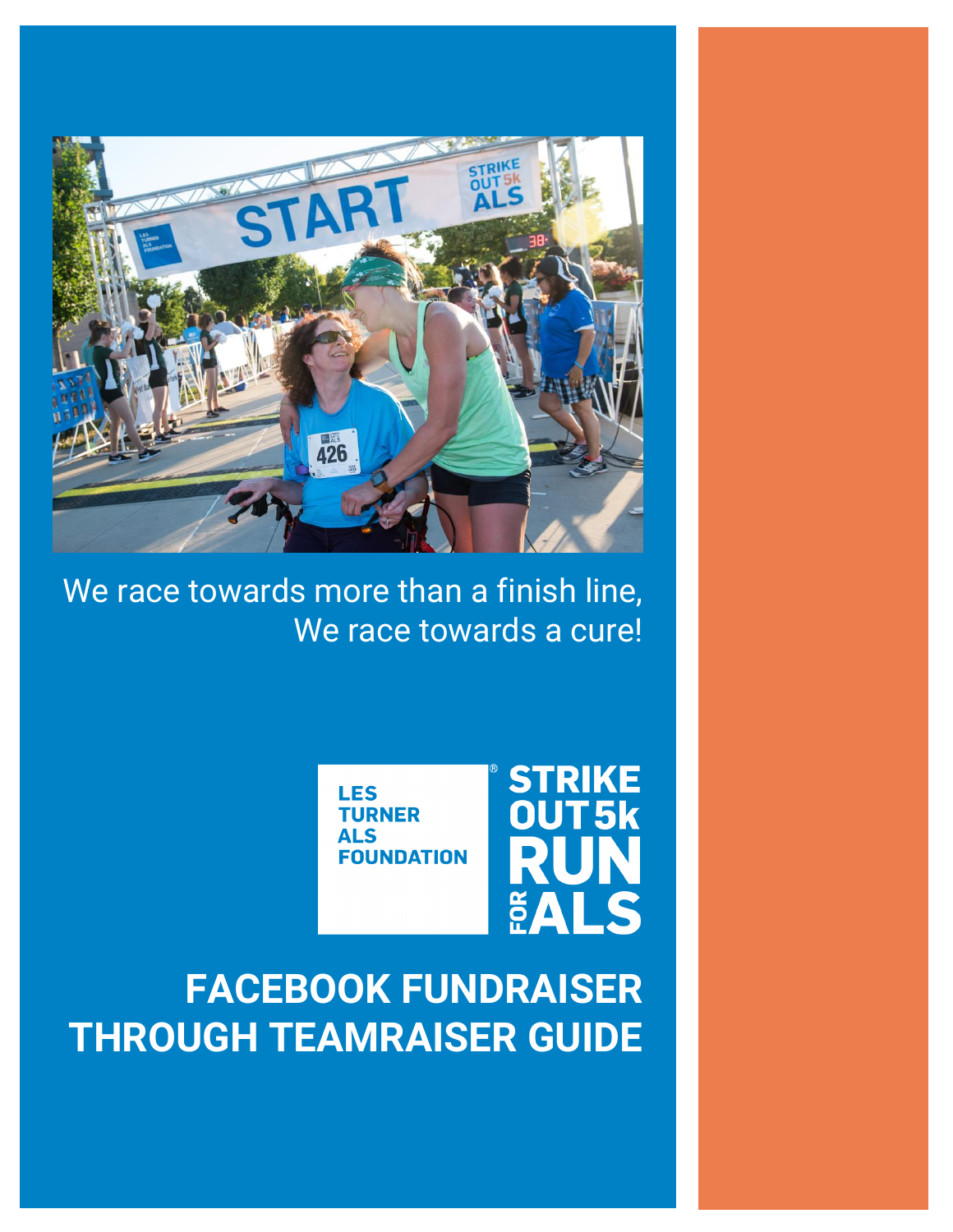

# **TABLE OF CONTENTS**

| • Facebook Fundraiser Through TeamRaiser Benefits  | Page 3 |
|----------------------------------------------------|--------|
| • Starting Your Facebook Fundraiser                | Page 3 |
| • FAQs for Facebook Fundraisers Through TeamRaiser | Page 7 |

We strongly encourage you to spend some time exploring the Participant Center and setting up your Facebook Fundraiser through TeamRaiser (the event's website and platform for registering and fundraising).

If you have questions or need help, please don't hesitate to contact us.

The Les Turner ALS Foundation Team 847 679 3311 [events@lesturnerals.org](mailto:events@lesturnerals.org)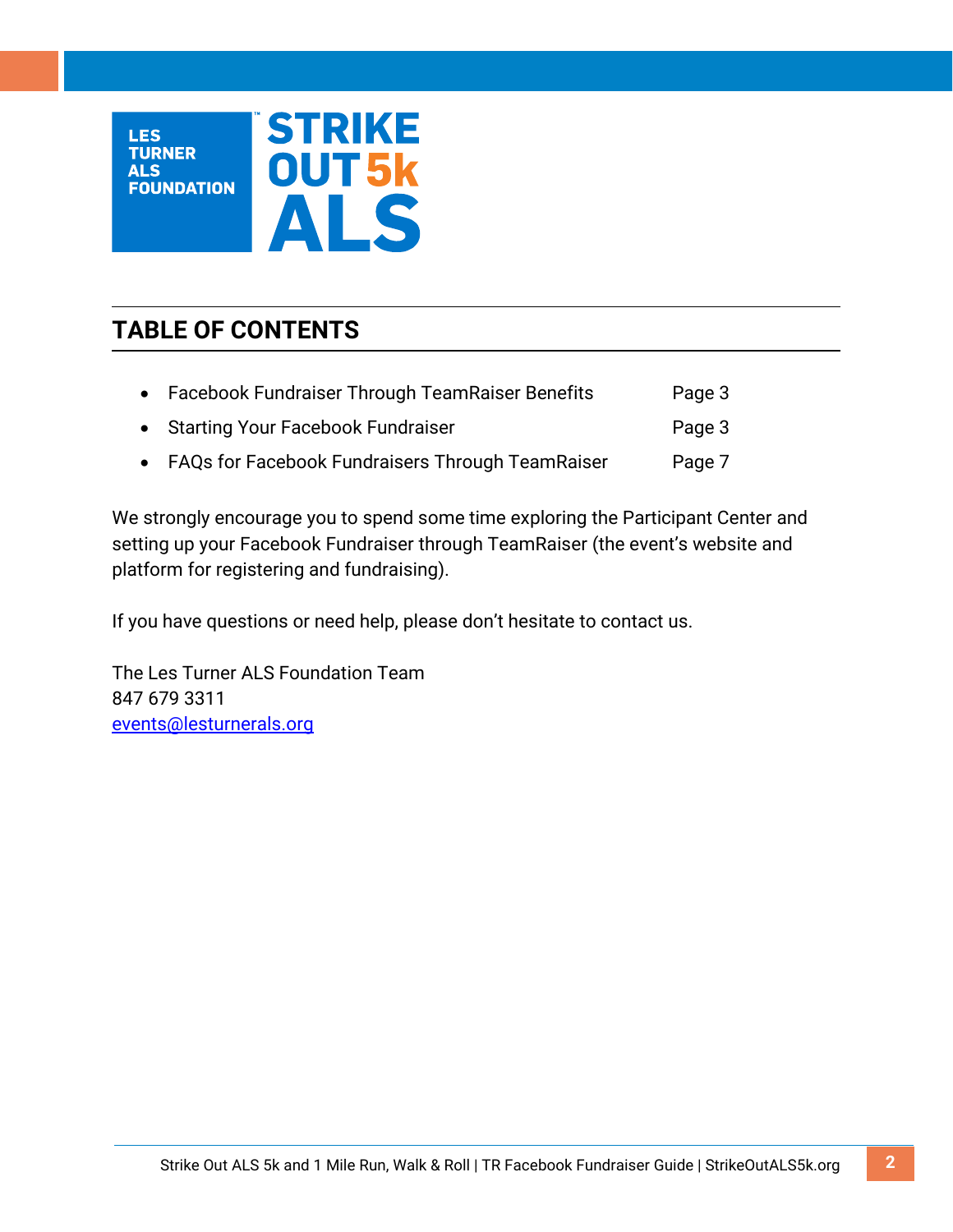## **FACEBOOK FUNDRAISER THROUGH TEAMRAISER BENEFITS**

**Creating a Facebook Fundraiser through your Participant Center** is an exciting feature that allows you to share your story and collect donations directly through Facebook!

Donations show up in real-time, and your fundraising total is reflected in both the Facebook Fundraiser and your Strike Out ALS 5k and 1 Mile Run, Walk & Roll Personal Fundraising Page.

It is important to note **that you MUST create your Facebook Fundraiser THROUGH your Strike Out ALS 5k Participant Center if you would like to it be linked to your Personal Fundraising Page.** A Fundraiser created on Facebook first CANNOT be linked.

## **STARTING YOUR FACEBOOK FUNDRAISER**

**Log into your Participant Center**. On the Home screen, click in the blue box the button that says "Fundraise on Facebook." All the information you provided on your Personal Fundraising Page will be used to create your Facebook Fundraiser. **TIP: You should NOT create your Facebook Fundraiser until you have personalized your Personal Fundraising Page.** Any updates made to your Personal Fundraising Page after you've created a Facebook Fundraiser will NOT be applied.

| <b>STRIKE</b><br>LES<br><b>TURNER</b><br>OUT <sub>5k</sub><br><b>ALS</b><br><b>FOUNDATION</b><br><b>ALS</b> |                                                                                                                                             | EVENT HOME     | EVENT FAQ'S     | <b>FUNDRAISING RESOURCES</b> | Welcome Test!                                                                                                                                      | LOGOUT<br><b>FOUNDATION WEBSITE</b>                                                                                          | <b>PARTICIPANT CENTER</b><br><b>DONATE</b> |
|-------------------------------------------------------------------------------------------------------------|---------------------------------------------------------------------------------------------------------------------------------------------|----------------|-----------------|------------------------------|----------------------------------------------------------------------------------------------------------------------------------------------------|------------------------------------------------------------------------------------------------------------------------------|--------------------------------------------|
| Progress<br>Home<br>Email<br>Overview<br>Your Fundraising Progress                                          | Personal Page<br>Team Page                                                                                                                  |                |                 |                              | Send email<br><b>Add Contacts</b><br>View Your Progress                                                                                            |                                                                                                                              |                                            |
| \$40.00<br>I Have Raised                                                                                    | \$100.00<br>My Goal (change)                                                                                                                | 40%<br>Percent | 79<br>Days Left | Email Team                   | Edit Personal Page<br><b>View Team Roster</b><br>Manage Your Display Name                                                                          |                                                                                                                              |                                            |
| What to do next?                                                                                            |                                                                                                                                             |                |                 |                              | Message from Your Team<br>Captain<br>You did not set a message for your<br>team. Use the Edit link to leave a<br>message on the Participant Center |                                                                                                                              |                                            |
|                                                                                                             | Set up your Personal Page<br>Customize your Personal Page with a story about why you are raising funds for this cause.                      |                |                 |                              | Home page of your teammates.                                                                                                                       | Edit                                                                                                                         |                                            |
| Add Contacts to Your Address Book                                                                           | Add contacts to email from your personal Address Book on our site.                                                                          |                |                 | <b>Facebook</b>              | Raise more money with                                                                                                                              | Connect your fundraiser to Facebook so<br>you can raise money through your social<br>network. The money you raise will count |                                            |
| Send an Email<br>3<br>your fundraising effort.                                                              | toward your goal.<br>You have sent no emails to your family or friends. Add them to your Address Book and email them about<br>f<br>Facebook |                |                 |                              |                                                                                                                                                    | Fundraise on                                                                                                                 |                                            |
| <b>Thank your Donors</b><br>Thank your donors!                                                              |                                                                                                                                             |                |                 |                              |                                                                                                                                                    |                                                                                                                              |                                            |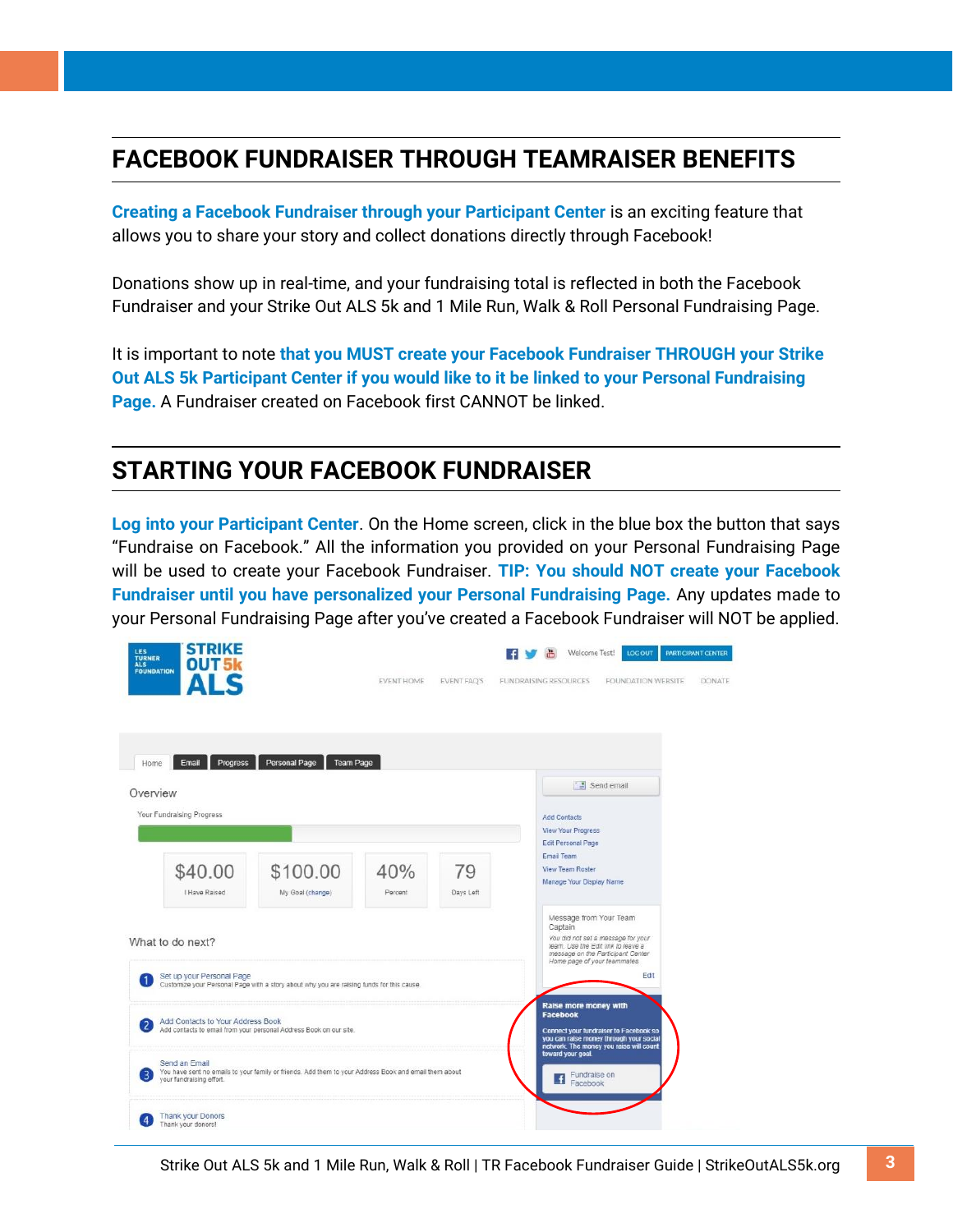You will then be prompted to log in with Facebook. Select the button that says, **"Continue as** *Your Name***."**



**Select "OK"** on this screen to link your Facebook Fundraiser with the Les Turner ALS Foundation. **This allows all donations made through Facebook to be automatically applied to your Personal Fundraising Page on the Strike Out ALS 5k website.**



Congratulations! You should now be back on your Participant Center Home Page and the blue box will read, "Your Fundraiser is Connected to Facebook". You are now given a direct link to your Facebook Fundraiser. Select **"Go to Facebook Fundraiser".**

#### Your Fundraiser is Connected to Facebook!

Use Facebook's fundraising tools to invite friends, share updates, and collect donations. We'll keep track of your progress.

https://www.facebook.com/do Copy

Go to Facebook Fundraiser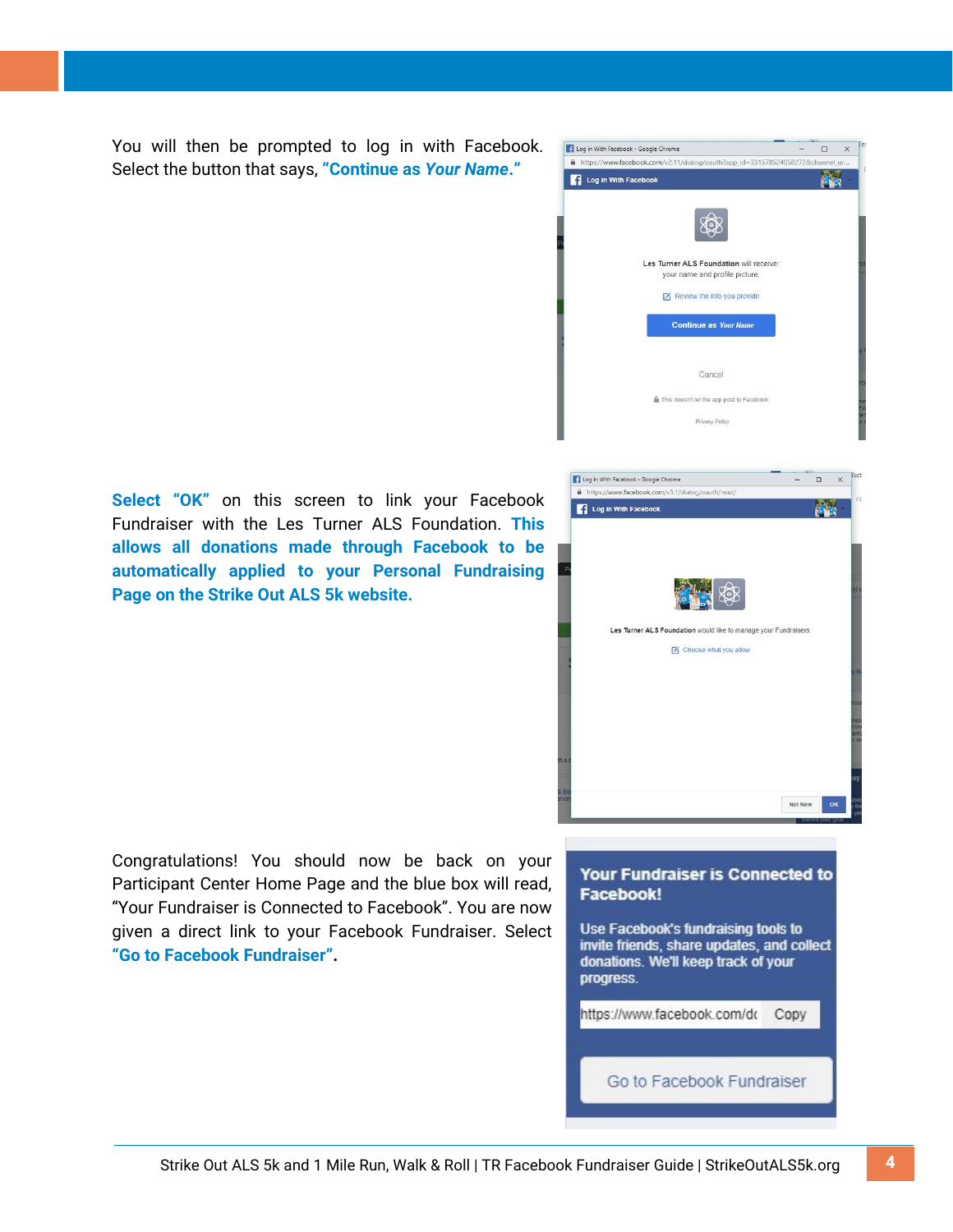Welcome to your Facebook Fundraiser! **Follow the corresponding boxes below to see how to manage your fundraiser:** 

- 1. Change your cover photo
- 2. See your fundraisers progress
- 3. Invite your Facebook Friends to donate to your Fundraiser
- 4. Share updates with your followers
- 5. Write a post to your donors

|                                                                                                                                                                                                                               | <b>Fundraiser Progress</b><br>This fundraiser raised \$25, and reached<br>100% of the goal. You did it!                  |                               |             |  |  |
|-------------------------------------------------------------------------------------------------------------------------------------------------------------------------------------------------------------------------------|--------------------------------------------------------------------------------------------------------------------------|-------------------------------|-------------|--|--|
|                                                                                                                                                                                                                               |                                                                                                                          |                               |             |  |  |
|                                                                                                                                                                                                                               | $\overline{2}$<br>donated                                                                                                | invited                       | U<br>shared |  |  |
|                                                                                                                                                                                                                               | <b>Invite Friends</b>                                                                                                    |                               |             |  |  |
| Help us Strike Out ALS! /<br>Fundraiser for Les Turner ALS Foundation @ by Lyndsey                                                                                                                                            | Invite more friends to your fundraiser.                                                                                  |                               |             |  |  |
| Rice · @                                                                                                                                                                                                                      |                                                                                                                          | Add friends to fundraiser     |             |  |  |
| 3<br>Invite                                                                                                                                                                                                                   |                                                                                                                          | <b>Deb Thompson</b>           | $+$ Invite  |  |  |
| <b>Q</b> Donate<br>$\triangle$ Share<br>4<br>More -                                                                                                                                                                           |                                                                                                                          | <b>Denise Leftakes Beadle</b> | $+$ Invite  |  |  |
| \$25 raised of \$25 0<br>Raised by 2 people in 1 day                                                                                                                                                                          | <b>Eldon F. Conley</b><br>$+$ Invite<br>See More                                                                         |                               |             |  |  |
| Post @ Photo/Video @ Live Video                                                                                                                                                                                               | Share Update                                                                                                             |                               |             |  |  |
| Write something<br>۵                                                                                                                                                                                                          | Introduce your fundraiser by sharing it in<br>News Feed. Tell friends why you're<br>raising money and how they can help. |                               |             |  |  |
| Photo/Video<br>Check in<br>Feeling/Activ                                                                                                                                                                                      | Thanks for the support so far                                                                                            |                               |             |  |  |
| Edit<br>Story                                                                                                                                                                                                                 |                                                                                                                          |                               |             |  |  |
| I am participating in the Les Turner ALS Foundation's Strike Out ALS 5k and                                                                                                                                                   |                                                                                                                          |                               | A Post      |  |  |
| 1 Mile Run, Walk & Roll! I believe in providing the best possible care to<br>people living with ALS and their families in the Chicagoland area and I<br>believe that the funds we raise together will lead to a cure for ALS. | <b>Fundraiser Link</b>                                                                                                   |                               |             |  |  |
| This cause is important to me and I'd greatly appreciate your support of my<br>efforts.                                                                                                                                       |                                                                                                                          | Chat<br>Copy your fundra      | $\alpha$ :  |  |  |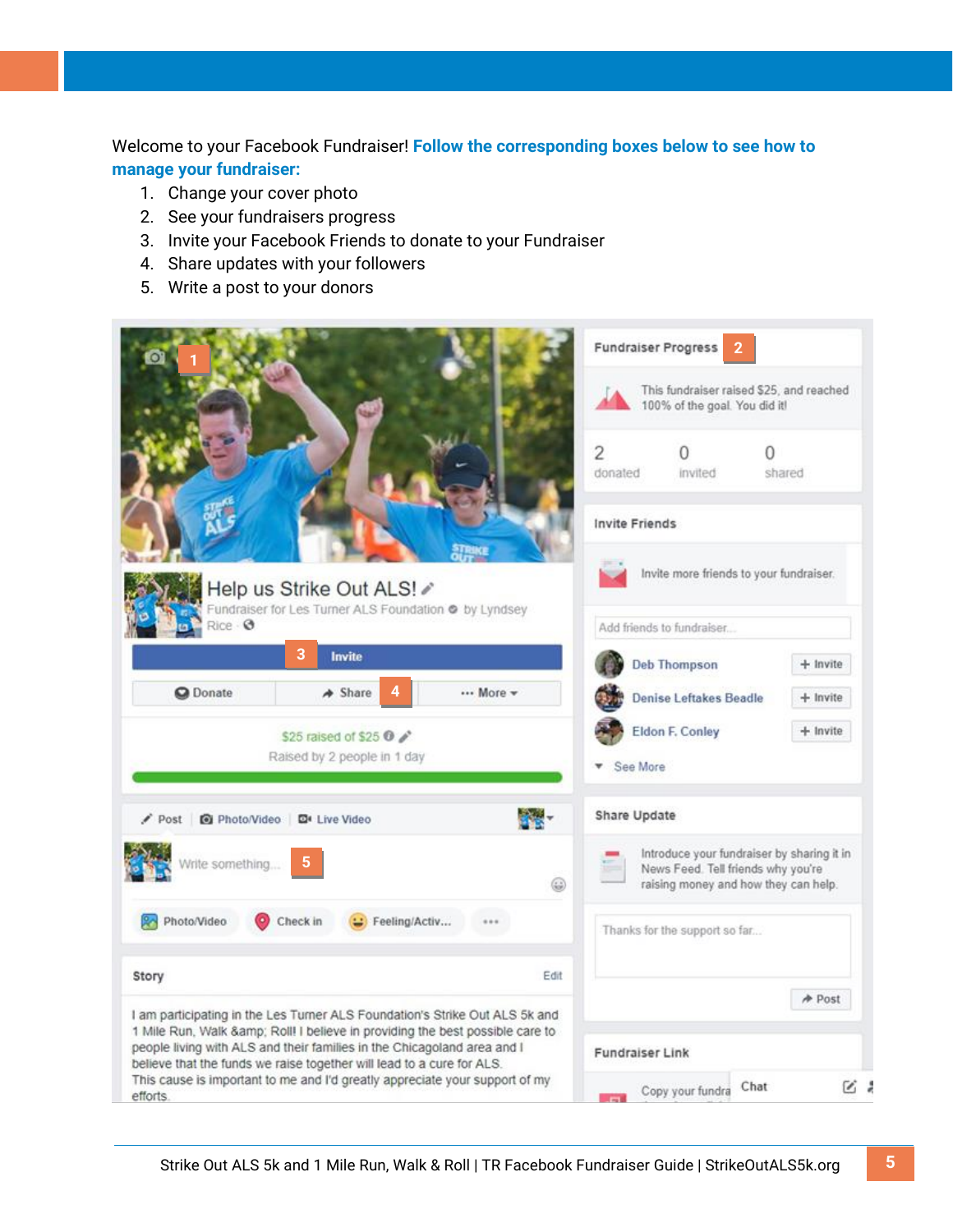When you scroll down further in your Facebook Fundraiser, you'll see it's linked to the Les Turner ALS Foundation's Facebook page. This gives you **the ability to share recent posts from the Foundation's Page with your followers** to teach them about the work we do.



And finally – through your Facebook Fundraiser, **you can make a self-gift**. Show your friends you are willing to make a leadership gift to the cause before you ask them.

#### Donate



Help us Strike Out ALS! Fundraiser for Les Turner ALS Foundation by Your Name Amount (US Dollars)

 $\geq$ 

### $$50$



#### Use other payment method

#### Who can see that you donated?

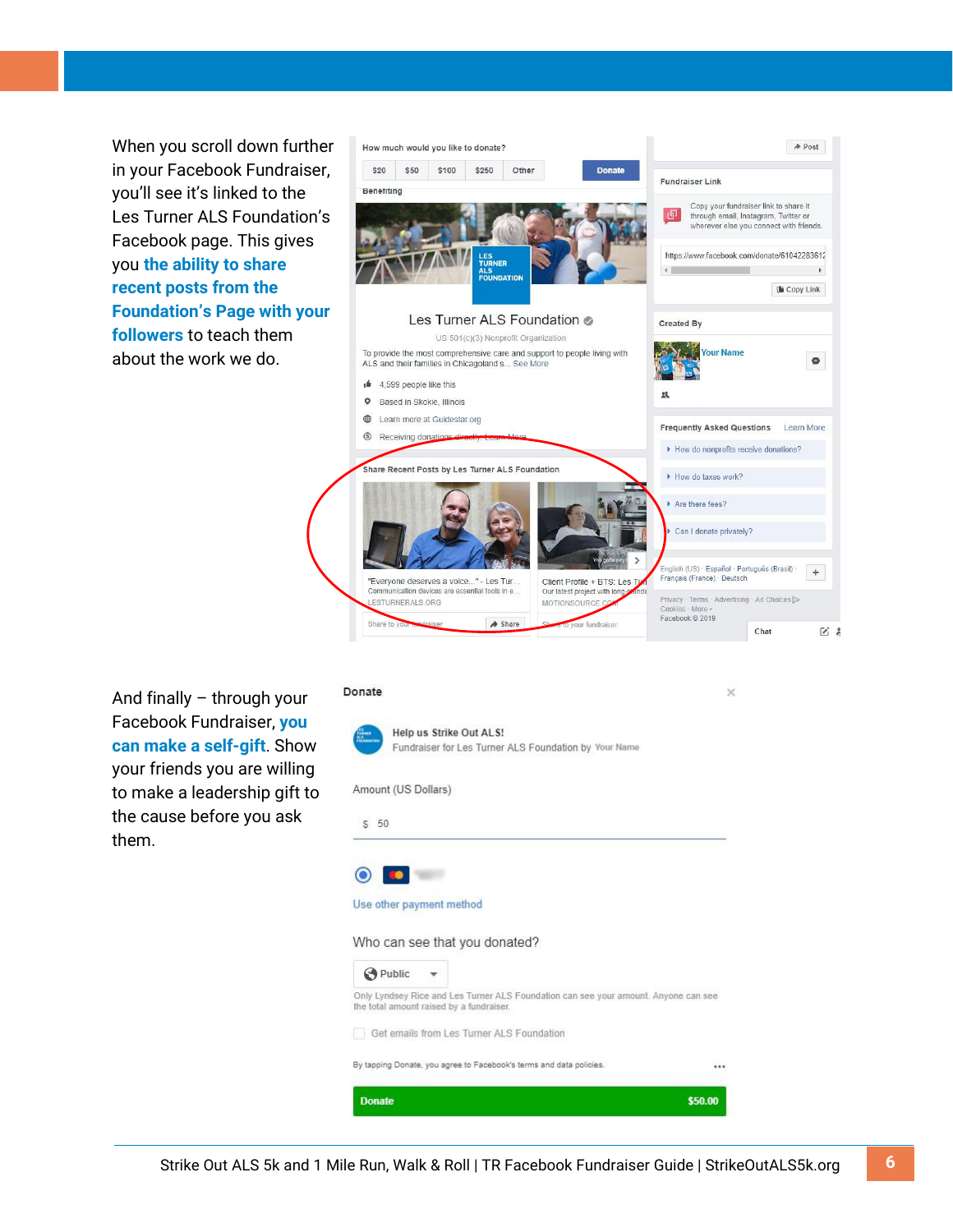## **FAQS FOR FACEBOOK FUNDRAISERS THROUGH TEAMRAISER**

### **Can I create a Facebook Fundraiser first and then connect it to my Strike Out ALS 5k fundraising page?**

No! You must create the Facebook Fundraiser through your Participant Center. Fundraisers created directly on Facebook will not link to your Strike Out ALS 5k account.

#### **Can't I just share my page on my Facebook profile instead?**

Sure. However, creating a Facebook Fundraiser will help you reach new donors and hit your fundraising goal. Facebook makes it incredibly easy to invite your Facebook Friends to donate after your fundraiser has been created. Plus, your friends will see updates when people donate on their news feeds. Also, you can more easily communicate with your Facebook donors by posting updates and thanking them for their donations.

#### **Can International donations be made through my Facebook Fundraiser?**

No. The Facebook Fundraiser will only accept U.S. donations. If you have someone that is trying to make an international donation, please refer them to your Personal Fundraising Page link.

#### **When will my Facebook Fundraiser end?**

Your Facebook Fundraiser will automatically end two weeks after the event.

#### **What information is synced between my Foundation fundraising page and my Facebook Fundraiser?**

Donations will sync between the two sites. If you customize your photo, story, fundraising goal, etc., in the Participant Center on the Foundation's event site, these customizations will sync to your Facebook Fundraiser. At this time, this is a one-way sync so updating information on the Facebook Fundraiser will not sync to your Participant Center.

But remember, please make all your customizations BEFORE creating your Facebook Fundraiser. Once your Facebook Fundraiser is created, it will not pick up any changes made afterwards in your Participant Center.

### **Do donations still go to the Foundation if people donate through my Facebook Fundraiser?**

Absolutely! All donations raised via Facebook Fundraisers will go towards your personal fundraising goal, supporting people living with ALS.

### **My personal fundraising page lists "Facebook Fundraiser" instead of donor names for those that gave to my Facebook Fundraiser. How will I know who donated?**

When you are logged into your Participant Center, you will be able to see who gave to you via your Facebook Fundraiser. Gifts will be listed on your donor honor roll as "Facebook Fundraiser" per Facebook's privacy policy. You will also see who donated to you when you look at your fundraiser on Facebook. Donors have the option to choose whether they will share their information with the Les Turner ALS Foundation during the donation process